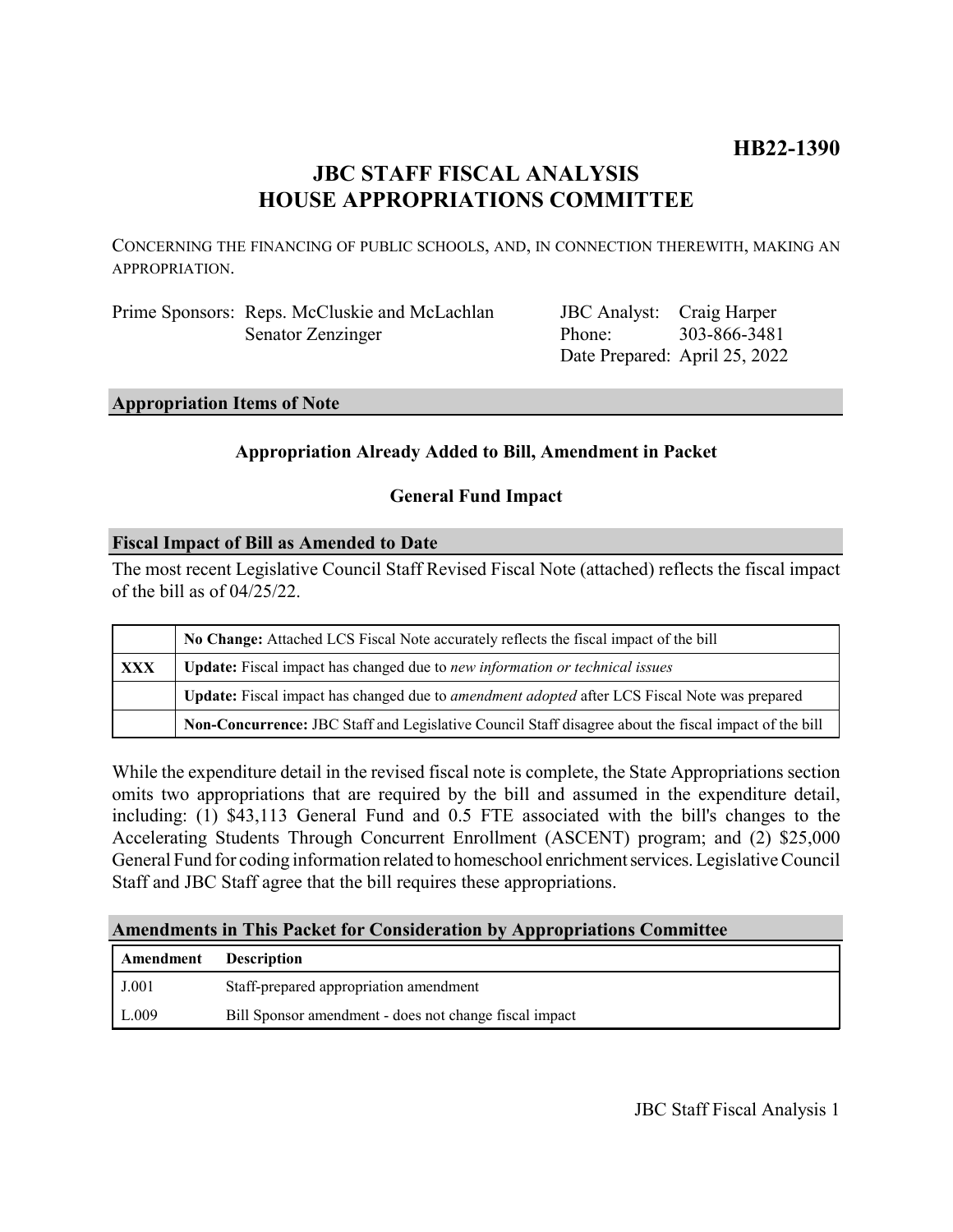# **Current Appropriations Clause in Bill**

The bill requires but does not contain an appropriation clause.

# **Description of Amendments in This Packet**

**J.001** Staff has prepared amendment **J.001** (attached) to add a provision appropriating a total of \$184,353,873 to the Department of Education for FY 2022-23, including \$2,329,958 General Fund and \$182,023,915 cash funds from the State Education Fund. This provision also states that the appropriation is based on the assumption that the Department will require an additional 0.5 FTE. The following table summarizes the appropriations in amendment J.001.

| H.B. 22-1390: FY 2022-23 Appropriations to Department of Education                               |               |            |  |  |  |
|--------------------------------------------------------------------------------------------------|---------------|------------|--|--|--|
| <b>Purpose</b>                                                                                   | Amount        | <b>FTE</b> |  |  |  |
| Section 19: Appropriation for External Evaluation of Local Accountability Systems Grant Program  |               |            |  |  |  |
| General Fund                                                                                     | \$100,000     | 0.0        |  |  |  |
| Section 20: Appropriation for State Share of Districts' Total Program Funding                    |               |            |  |  |  |
| General Fund (Associated with ASCENT)                                                            | \$2,101,985   | 0.0        |  |  |  |
| <b>State Education Fund</b>                                                                      | \$182,023,915 | 0.0        |  |  |  |
| <b>Total Appropriation for State Share of Districts' Total Program</b>                           | \$184,125,900 | 0.0        |  |  |  |
| Section 21: Adjustments to Long Bill Footnote Detailing Funding for the ASCENT and TREP Programs |               |            |  |  |  |
| <b>Section 22: Other Appropriations (General Fund)</b>                                           |               |            |  |  |  |
| (a) Dyslexia Pilot Program Continuation                                                          | \$127,973     | 0.0        |  |  |  |
| (b) College and Career Readiness (for ASCENT support)                                            | \$43,113      | 0.5        |  |  |  |
| (c) Information Technology Services (for homeschool coding)                                      | 25,000        | 0.0        |  |  |  |
| <b>Totals</b>                                                                                    | \$184,421,986 | 0.5        |  |  |  |
| General Fund                                                                                     | 2,398,071     | 0.5        |  |  |  |
| Cash Funds - State Education Fund                                                                | 182,023,915   | 0.0        |  |  |  |

**L.009** Bill Sponsor amendment **L.009** (attached) adjusts the statutory "target number" for total program funding to align with the changes included in the House Education Committee Report. The appropriations included in amendment J.001 (above) also align with the bill as amended by the Education Committee, and amendment L.009 does not require any additional adjustments to appropriations.